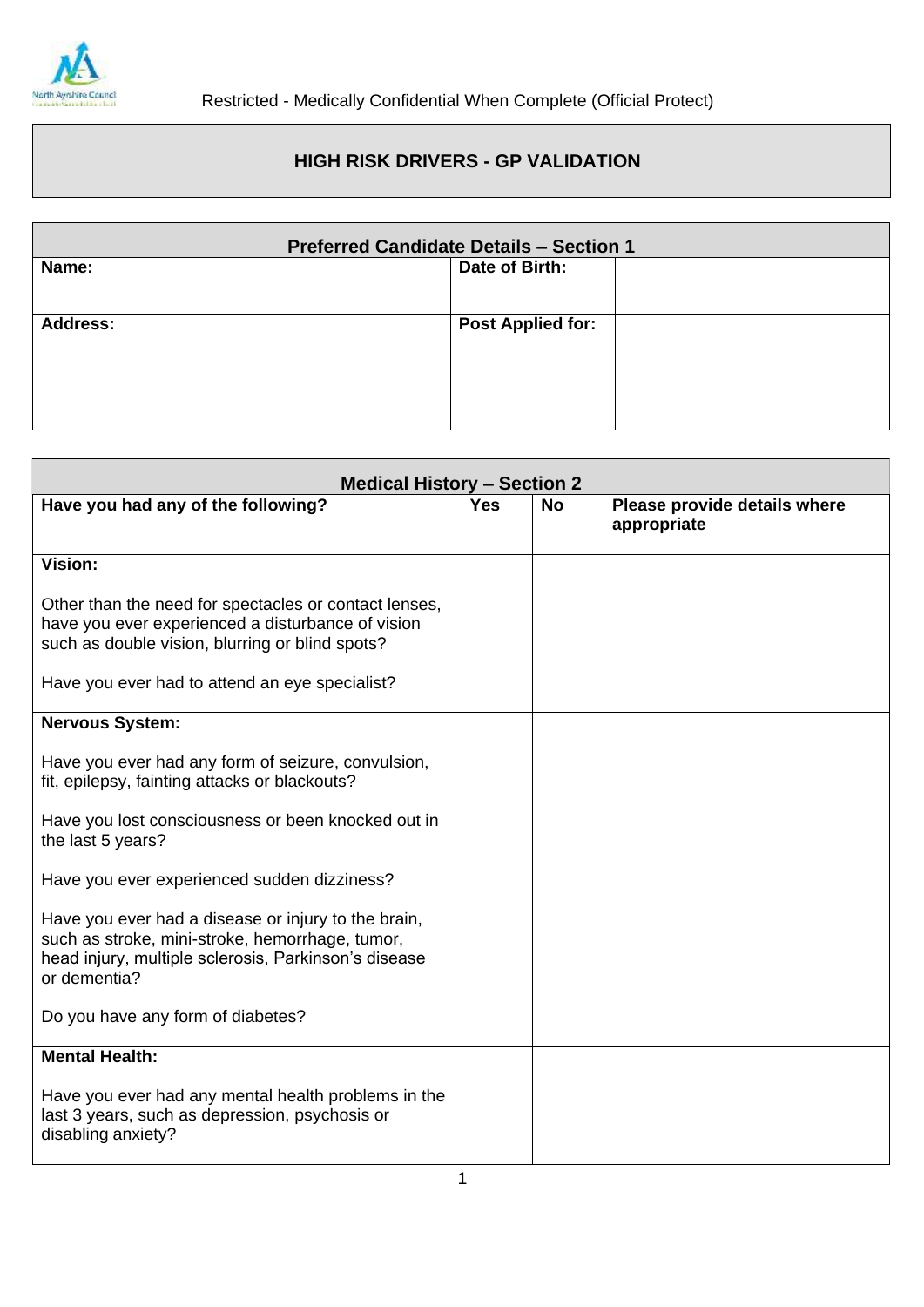

| Have you had an issue with drug or alcohol misuse or<br>dependency in the last 3 years?                                     |  |  |
|-----------------------------------------------------------------------------------------------------------------------------|--|--|
| <b>Cardiovascular:</b>                                                                                                      |  |  |
| Have you ever had a heart attack?                                                                                           |  |  |
| Have you ever had an irregular heartbeat?                                                                                   |  |  |
| Have you ever had any heart treatment such as<br>coronary artery surgery, stents, a pacemaker or<br>defibrillator inserted? |  |  |
| Have you ever had any problems with your circulation<br>such as pain in the legs whilst walking?                            |  |  |
| Other:                                                                                                                      |  |  |
| Have you ever had cancer?                                                                                                   |  |  |
| Have you ever had problems with your kidneys, liver<br>or breathing?                                                        |  |  |
| Do you have difficulties with your limbs or spine which<br>can affect your ability to drive?                                |  |  |

| <b>Medical History - Section 3</b> |     |    |                                                   |                                          |  |
|------------------------------------|-----|----|---------------------------------------------------|------------------------------------------|--|
| Please complete where appropriate: | Yes | No | If yes, please<br>provide the<br>quantity per day | Please give details where<br>appropriate |  |
| Do you smoke?                      |     |    |                                                   |                                          |  |
| Do you drink alcohol?              |     |    | units                                             |                                          |  |

# **Please list all medications taken, whether prescription or over the counter:**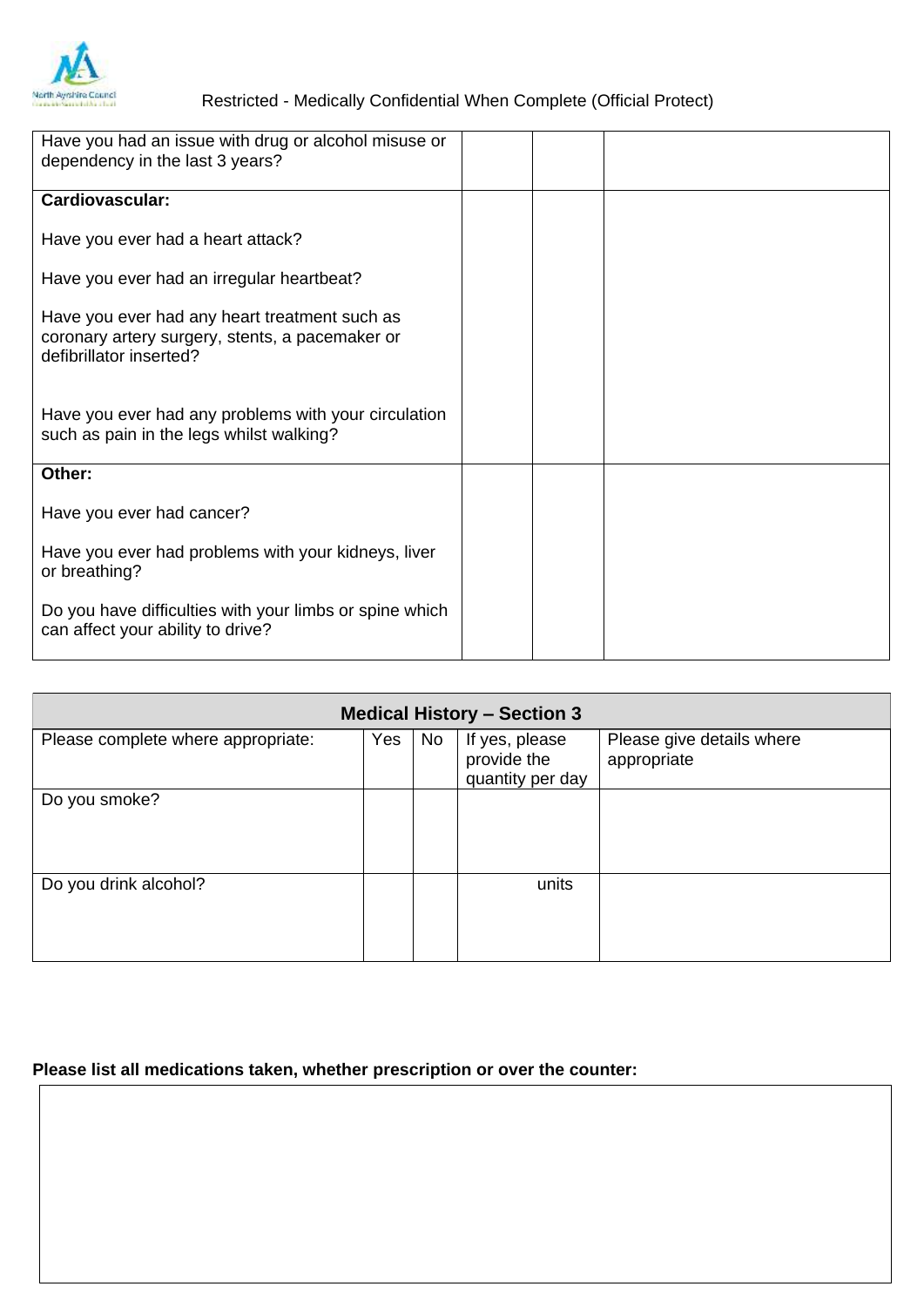

### **Please list all hospital attendances, whether to a clinic, A & E or for treatment over the last 5 years:**

If any of the information supplied above requires clarification you may be contacted by the Council's Occupational Health Provider – Optima Health.

 A further medical examination will be required to ensure that the Council is not putting you or service users at risk. Details of any medical examination will not be given to any person outside the Occupational Health Service without your written consent, but general information will be supplied to your proposed employing service to allow them to fully prepare for you commencing employment.

 In signing this questionnaire, you confirm that all information provided is true to the best of your knowledge. You also accept that if it is subsequently shown that relevant medical information has not been disclosed by you, or has been misleading or false, then it could affect your employment status with North Ayrshire Council.

 **Signed: Dated:**